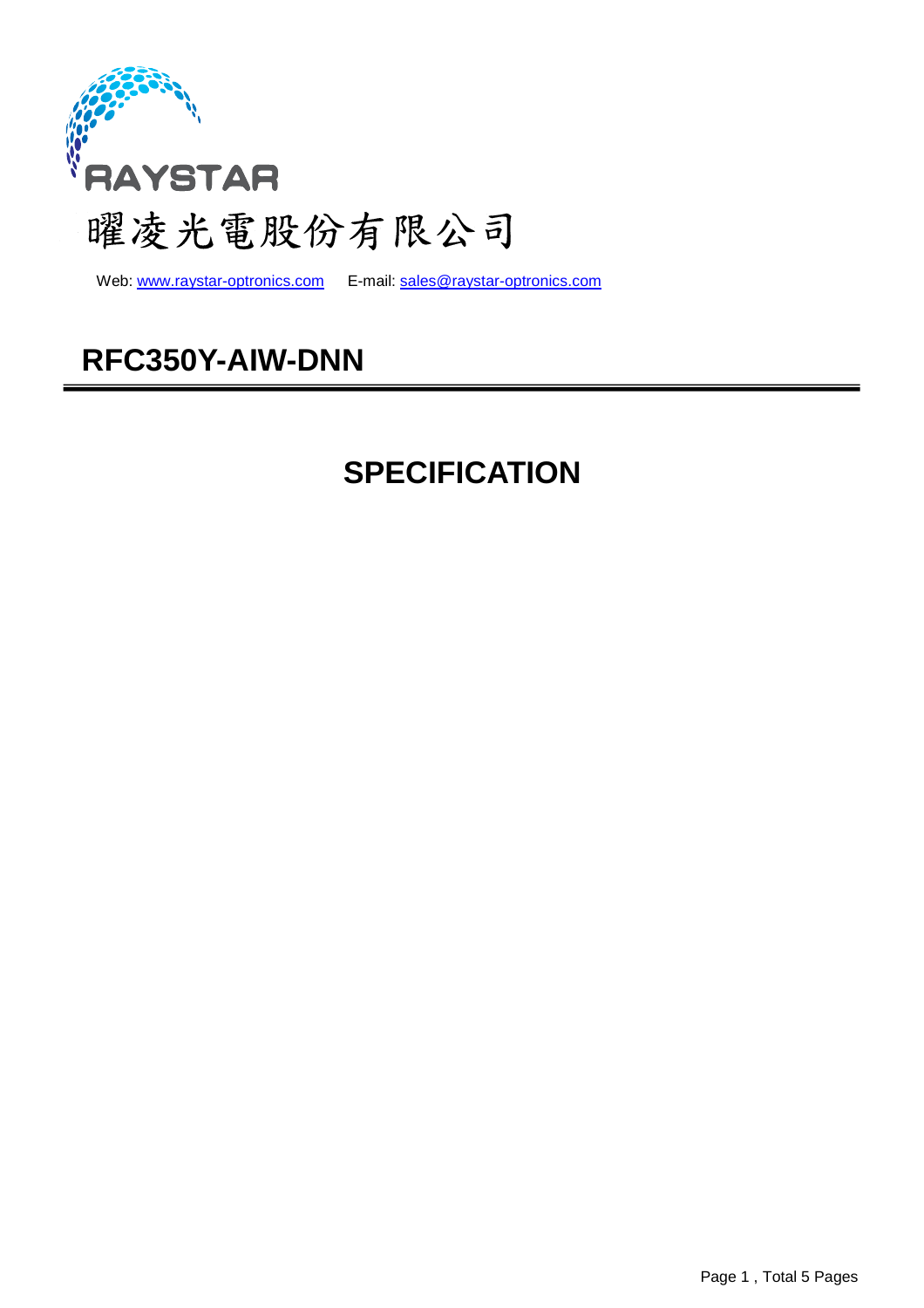

## **General Specifications**

- Size: 3.5 inch
- Dot Matrix: 320 x RGB x 240(TFT) dots
- Module dimension:  $76.84 \times 63.84 \times 3.27$  mm
- Active area:  $70.08 \times 52.56 \text{ mm}$
- Dot pitch: 0.073 x 0.219 mm
- LCD type: TFT, Normally White, Transmissive
- View Direction: 12 o'clock
- Gray Scale Inversion Direction: 6 o'clock
- Aspect Ratio: 4:3
- Backlight Type: LED, Normally White
- Touch Panel: Without Touch Panel
- Surface: Anti-Glare

\*Color tone slight changed by temperature and driving voltage.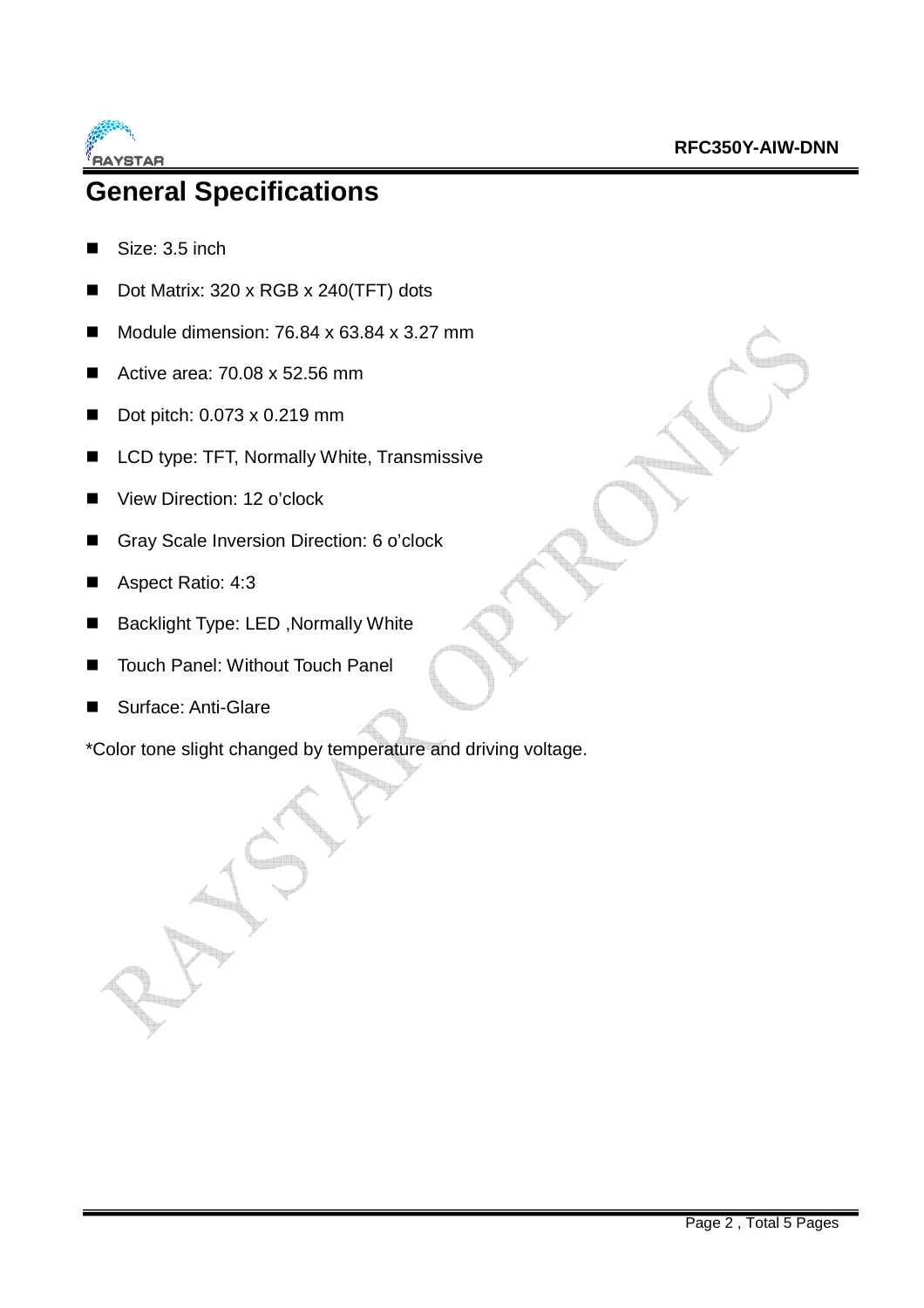

### **Interface LCM PIN Definition**

| Pin                     | <b>Symbol</b>   | <b>Function</b>                        |
|-------------------------|-----------------|----------------------------------------|
| 1                       | <b>VLED-</b>    | Power for LED backlight cathode        |
| $\mathbf 2$             | VLED+           | Power for LED backlight anode          |
| $\overline{\mathbf{3}}$ | <b>DGND</b>     | System ground pin of the IC.           |
|                         |                 | Connect to system ground.              |
| 4                       | <b>VCC</b>      | Power Supply                           |
| $\overline{5}$          | R <sub>0</sub>  | Red Data bit(LSB)                      |
| $6\phantom{1}6$         | R <sub>1</sub>  | Red Data bit                           |
| $\overline{7}$          | R <sub>2</sub>  | Red Data bit                           |
| 8                       | R <sub>3</sub>  | Red Data bit                           |
| 9                       | R <sub>4</sub>  | Red Data bit                           |
| 10                      | R <sub>5</sub>  | Red Data bit                           |
| 11                      | R <sub>6</sub>  | Red Data bit                           |
| 12                      | R7              | Red Data bit (MSB)                     |
| 13                      | G <sub>0</sub>  | Green Data bit(LSB)                    |
| 14                      | G <sub>1</sub>  | Green Data bit                         |
| 15                      | G <sub>2</sub>  | Green Data bit                         |
| 16                      | G <sub>3</sub>  | Green Data bit                         |
| 17                      | G4              | Green Data bit                         |
| 18                      | G <sub>5</sub>  | Green Data bit                         |
| 19                      | G <sub>6</sub>  | Green Data bit                         |
| 20                      | G7              | Green Data bit (MSB)                   |
| 21                      | B <sub>0</sub>  | Blue Data bit(LSB)                     |
| 22                      | <b>B1</b>       | <b>Blue Data bit</b>                   |
| 23                      | <b>B2</b>       | <b>Blue Data bit</b>                   |
| 24                      | <b>B3</b>       | <b>Blue Data bit</b>                   |
| 25                      | <b>B4</b>       | <b>Blue Data bit</b>                   |
| 26                      | <b>B5</b>       | <b>Blue Data bit</b>                   |
| 27                      | <b>B6</b>       | <b>Blue Data bit</b>                   |
| 28                      | $B\overline{7}$ | Blue Data bit (MSB)                    |
| 29                      | <b>AVSS</b>     | Grounding for analog circuit           |
|                         |                 | Connect to system ground               |
| 30                      | <b>CLK</b>      | Dot-clock signal and oscillator source |
| 31                      | <b>NC</b>       | No connect                             |
| 32                      | <b>HSYNC</b>    | Horizontal sync signal                 |
| 33 <sub>°</sub>         | <b>VSYNC</b>    | Vertical sync signal                   |
| 34                      | <b>DE</b>       | Data Enable signal                     |
| 35                      | <b>NC</b>       | No connect                             |
| 36                      | <b>RESET</b>    | Hardware reset                         |
| 37                      | <b>NC</b>       | No connect                             |
| 38                      | <b>NC</b>       | No connect                             |
| 39                      | <b>NC</b>       | No connect                             |
| 40                      | NC              | No connect                             |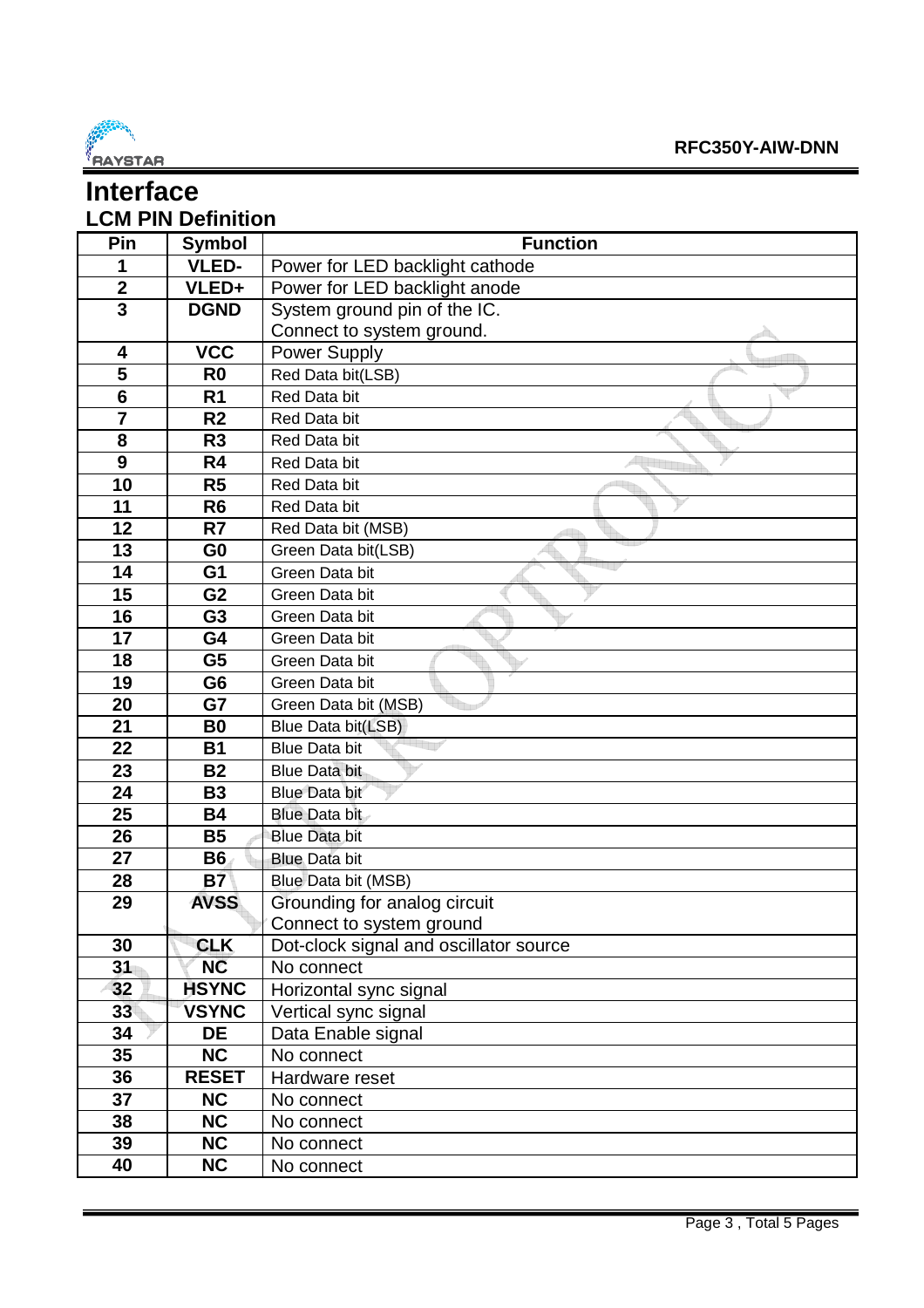

## **Contour Drawing**